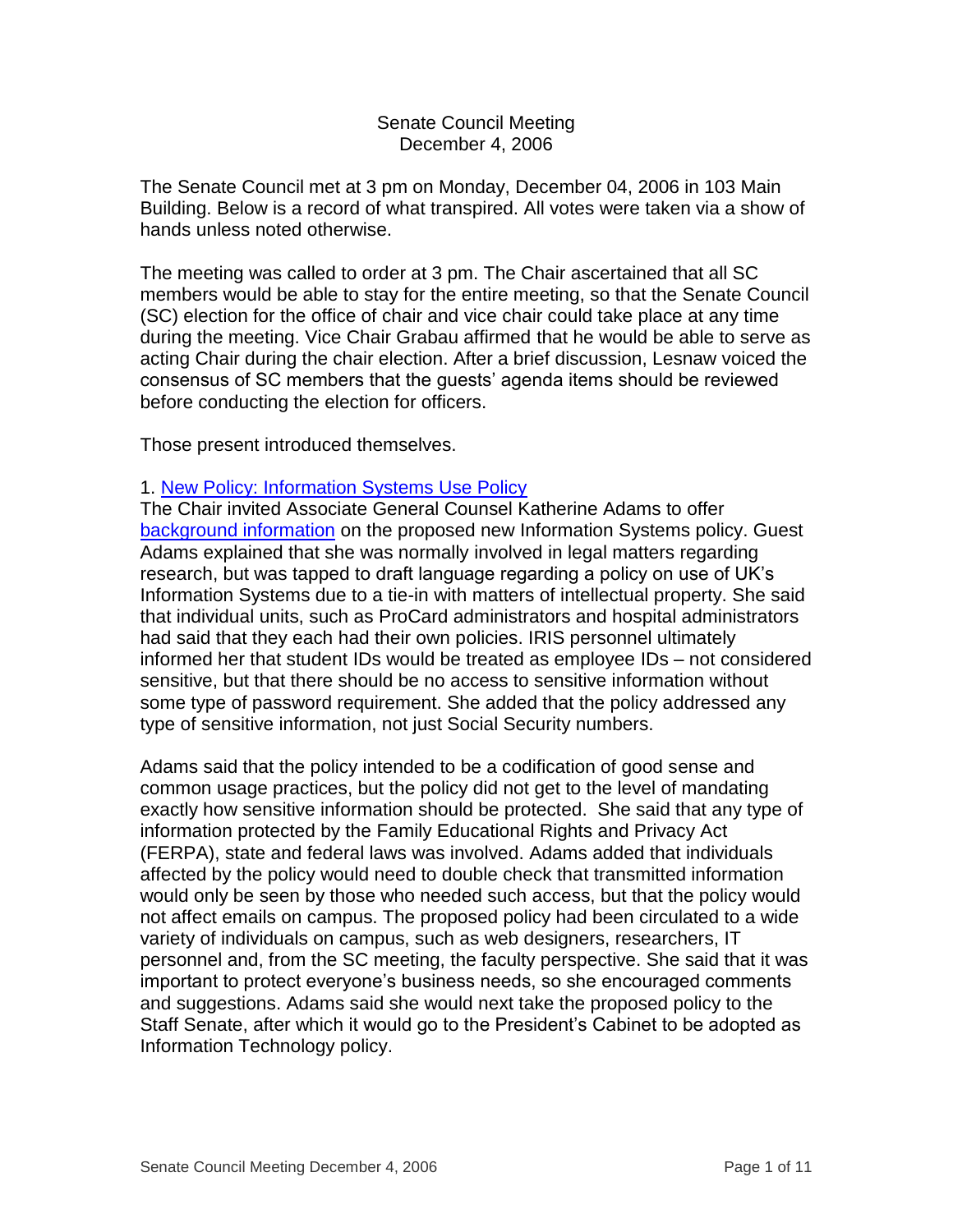The Chair explained that the proposed policy had been brought to the SC not for approval, but for feedback and input. Baxter asked a few questions about what types of email transmissions would be prohibited under the proposed language. Adams replied that Baxter's practice of receiving written permission for students to have grades emailed to students was a good practice. She said that certain types of information must be not be transmitted via email, such as research data on abused children of parents addicted to certain drugs, and would require something such as a VPN login to ensure the data was protected. An email that would include confidential information should only be sent from a UK computer, to ensure that appropriate levels of security were in place.

Baxter expressed concern that in SIS, he could access the information of any student, not just those in his college or whom he advised. Adams said that FERPA regulations mandated that access to a student's confidential information be used only by someone with a need to do so. Baxter explained that even though he did not access information that he did not need, it was unacceptable that mechanisms for addressing appropriate levels of access were not in effect. Grabau suggested that as an example of a punitive mechanism, UK removed the advising duties of a faculty member who had no legitimate need but still checked on his daughter's academic record. Grabau opined the Campus Management module of SAP would be able to provide access on an as-needed basis.

Michael wondered if the language was so broad that it could affect even members of the general public. Adams said that it could, but only if a member of the general public was accessing sensitive information via UK's Information Systems, as defined by the proposed policy. UK was well aware of the importance of protecting identities and the need for firewalls was well known. The proposed policy would not create new obligations but was intended to ensure that protections currently available would be utilized.

There being no further questions on the matter, the Chair said that Senate input was definitely needed on the issue and asked for a motion. (Duke arrived at this point in the meeting.) In response to the Chair, Mrs. Brothers indicated that it would not be possible to add the proposed new policy to the December Senate agenda, but could be placed on the February Senate agenda. Adams was concerned that a delay in instituting the proposed new policy could result in an inadvertent or otherwise disclosure of personal information.

The Chair suggested that the language of the proposed new Information Systems Use Policy be circulated to the Senate via a 10-day web transmittal for review, with a request that senators send comments to either the Office of the Senate Council or to Adams. Lesnaw **moved** thusly. Yanarella **seconded**. The wording of the motion was changed to request that input be sent to Adams and carbon copied to the Office of the Senate Council. Yanarella said that it would be useful to flag the web transmittal as an important issue for review by senators and likely the last opportunity for suggestions and comments on the language.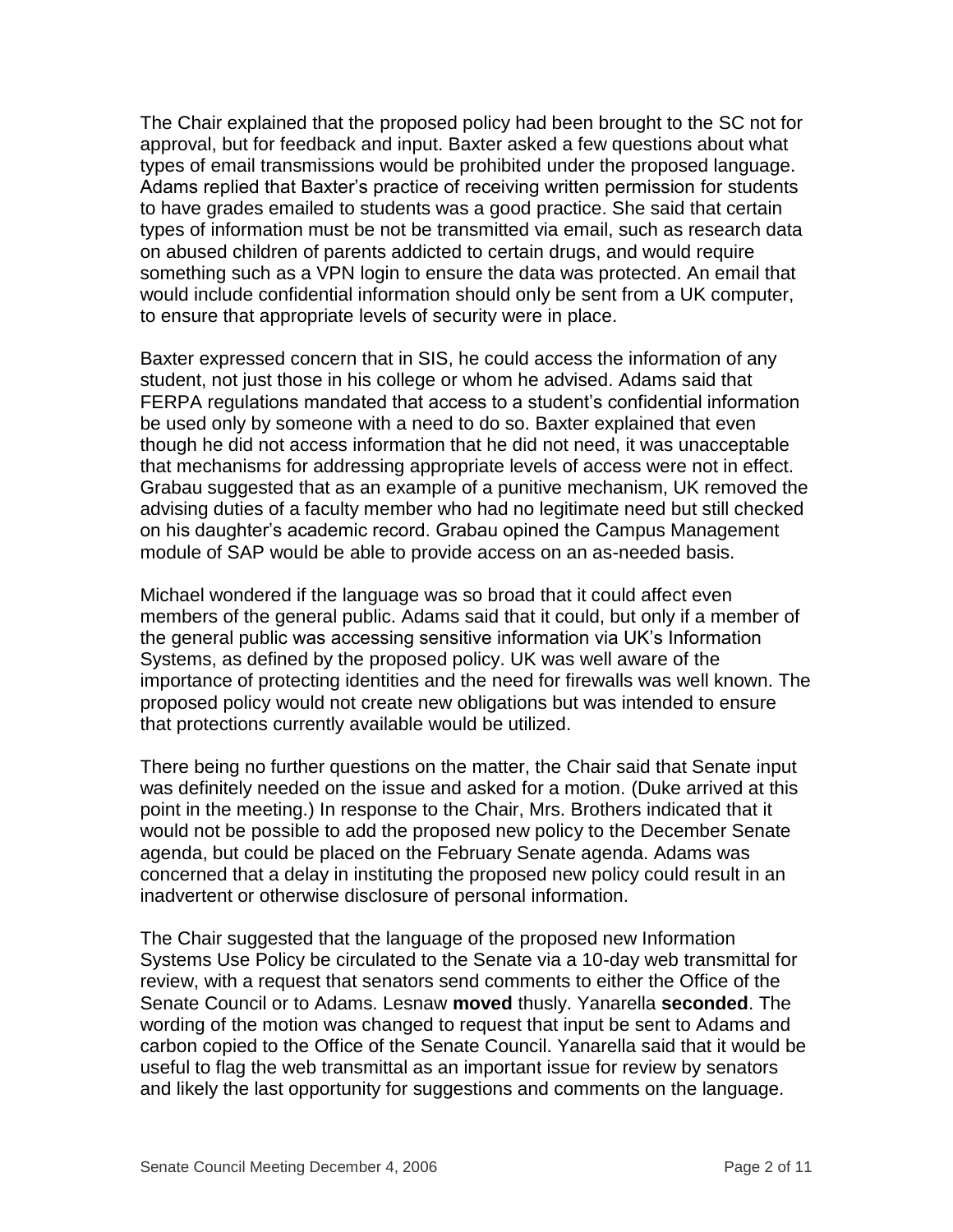The Chair added that the 10-day transmittal would be available online at the time of the December 11 Senate meeting and that he would verbalize it then and again request comments.

Adams expressed deep appreciation for the discussion and comments; although everything might not be included in the policy, it was helpful to know about things that could impact the policy. She said she would try to find answers to concerns.

A **vote** was taken on the motion that the proposed new Information Systems Use Policy would be circulated to the Senate via a 10-day web transmittal for review, with a request that senators send input to Adams and carbon copy the Office of the Senate Council. The motion **passed** unanimously.

Due to there being no guests present on behalf of other agenda items, the Chair suggested and SC members agreed to next conduct the election for the officer positions of chair and vice chair.

## 7. Senate Council Officer Elections

The Chair requested that Vice Chair Grabau conduct the election portion of the meeting. The Vice Chair noted that those who were nominated were willing to serve and asked that they both affirm their willingness to serve. Lesnaw and Tagavi indicated they accepted the nomination to serve as chair. Grabau reminded SC members that based on how it had been agreed to conduct the election, no nominations would be accepted from the floor; nominations had been emailed to Mrs. Brothers and were made by anyone participating in the SC listserv officer election discussion. Not everyone on the listserv was eligible to vote and not everyone was eligible to serve. Vice Chair Grabau said that he learned that he was unable to run again for vice chair because his Senate Council term would expire December 31, 2007. The election would be conducted by secret ballot.

In response to Yanarella, the Vice Chair shared that Lesnaw and Randall had been nominated for vice chair and could presumably serve if elected. Yanarella asked that the two chair nominees make a brief statement. The Vice Chair agreed.

Lesnaw expressed her appreciation for Chair Tagavi's work; she said he had done a fabulous job. Lesnaw said she accepted the nomination after a great deal of consideration and thought. She said she brought a unique, broad perspective of the campus and offered examples of such. She wanted to nurture faculty governance and break down barriers between campus sectors, particularly among medical center faculty. Lesnaw said she would support more activities to unit the Staff Senate and the Senate Council toward common objectives. She ended by saying she had a long-standing desire to address the faculty salary inversion problem.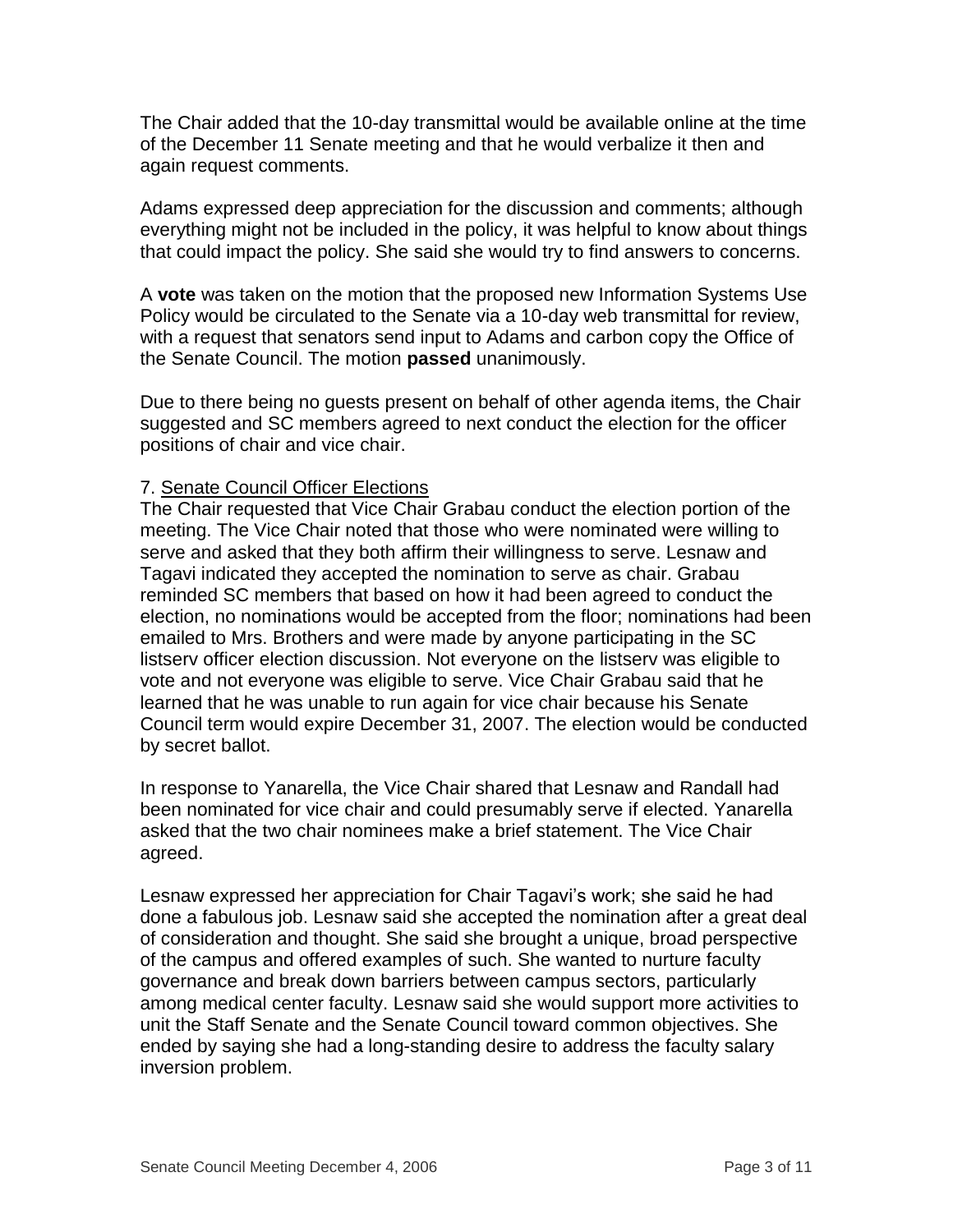The Vice Chair invited Chair Tagavi to make a statement. Chair Tagavi said he would be brief. He said working with SC members had been an amazing experience. During interactions with higher administration, such as the Provost and President, he had been treated very well; he met with the President and with the Provost each monthly, was informed by them of issues in advance, and just began regular meetings with the Associate Provost for Faculty Affairs. Chair Tagavi said he was looking forward to continuing as Chair.

The Vice Chair said that for the election of chair, SC members should already know if they were eligible to vote or not. He then directed those voting to write (on the handed-out scrap of paper) the name of the person for whom they wished to vote. Mrs. Brothers was asked to **count the ballots**. Mrs. Brothers did so and counted them again. She announced that Chair Tagavi received eight votes and Lesnaw received one. Therefore, Chair Tagavi was **re-elected as Senate Council Chair** for the period June 1, 2007 – May 30, 2008.

The Chair again presided over the meeting. He said he had enjoyed working with Grabau, who was a perfect balance and thanked him for his service. The Chair explained that he tried to include the Vice Chair in as many high level activities as possible. The Chair said he would do the same for the next vice chair. He then asked if a statement from the nominees for vice chair was necessary.

Lesnaw referred to her previous statement. Randall said it would be an honor and a privilege to support the Chair. He said he was anxious to integrate medical center colleagues into the campus.

The Chair instructed those voting to write (on the handed-out scrap of paper) the name of the person for whom they wished to vote. Mrs. Brothers was asked to **count the ballots**. Mrs. Brothers did so and counted them again. She announced that Randall received five votes and Lesnaw received three. Therefore, Randall was **elected as Senate Council Vice Chair** for the period June 1, 2007 – May 30, 2008. The Chair noted that, for the record, he did not vote in the election for the vice chair, and thanked SC members.

#### 4. Clinical Title Series Follow-Up

Guest Anderson thanked SC members for inviting her to return. She stated that the matter of revisions to the clinical title series (CTS) was of such importance that she would be uncomfortable rushing it. She was unable to obtain responses to all the questions raised at the previous week's meeting. During a discussion with college deans on November 28, a suggestion was made to take the time to address all concerns before moving forward.

As a result, Anderson suggested opening a dialogue between the SC members and colleges utilizing this title series. The purpose of a dialogue would allow all of the SC members to obtain the data that is needed to make an informed decision about the recommendations, etc. Anderson offered several strategies and asked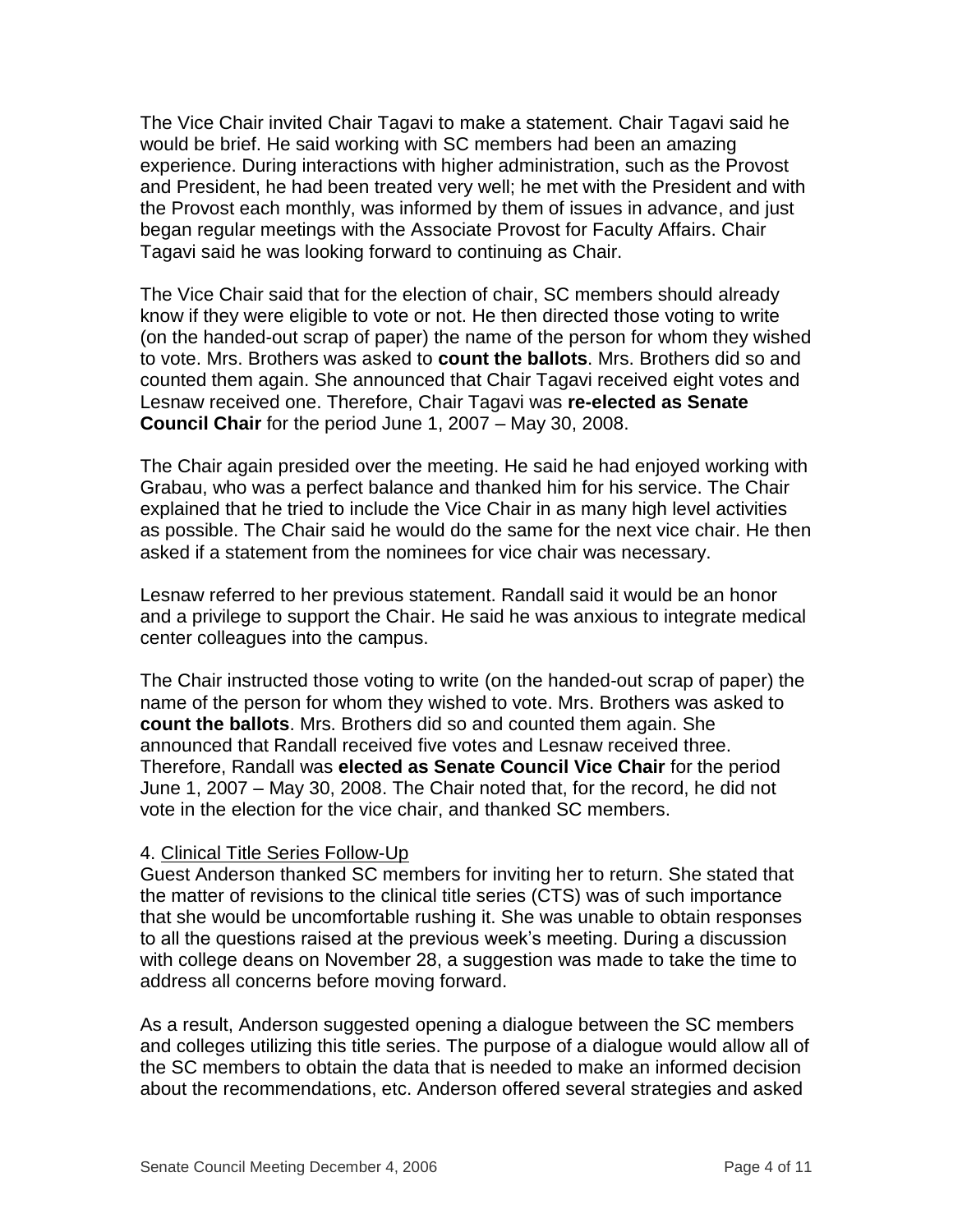for input from SC on the best approach to accomplish this shared discussion. The strategies were that: SC members invite representatives from the colleges utilizing the CTS to a SC meeting to answer questions; SC members invite representatives from select colleges utilizing the CTS to a SC meeting to answer questions; or the SC Chair visit colleges with CTS faculty with Anderson. Anderson reiterated that deans appreciated the critical importance of any changes to the CTS and understood the need for adequate time to obtain information and digest it.

After a brief discussion, it was decided that representatives of the colleges with large numbers of CTS faculty could come to the SC to answer questions and that Anderson, the Chair, the Vice Chair and any other interested SC member could go to the colleges with just a handful of CTS faculty to gather information. It was agreed by all that it would be beneficial to develop standardized questions to ask the colleges. Anderson said that Lesnaw had requested answers to some benchmark-related questions:

- How many of UK's benchmarks have faculty in lines similar to that of the clinical title series?
- At those benchmarks with such types of faculty, what are the numbers of tenured and non-tenured title series faculty?
- How many of the CTS faculty at benchmarks have self-generating salaries, i.e. are paid through the work they perform?
- How many benchmarks have sabbatical leave policies for CTS-type faculty and what are those policies?
- How are the CTS positions funded?
- What is the ratio of clinicians (non-tenured faculty) to tenure and tenuretrack clinical faculty in benchmarks' colleges?

SC members and Anderson discussed possible questions for colleges with CTS faculty:

- How would colleges with CTS faculty define the purpose of sabbatical for CTS faculty?
- Would CTS faculty be given voting rights in their college? If so, would CTS faculty vote on all issues or on select, specific issues only?
- Would it work to allow colleges to each decide on a percentage cap based on a college's specific needs?
- Would CTS faculty be eligible to serve and vote in the Senate?
- How could the economic impact of CTS faculty on benefits be determined?
- How do colleges feel about being in violation of the cap? Does the 25% cap on CTS faculty offer any benefit to the college?
- Should there be any limit on the proportion CTS faculty relative to tenuretrack faculty?
- What will be the overall impact on the University if the 25% cap is changed or removed?
- What is the cost-benefit ratio to decreasing or removing the cap?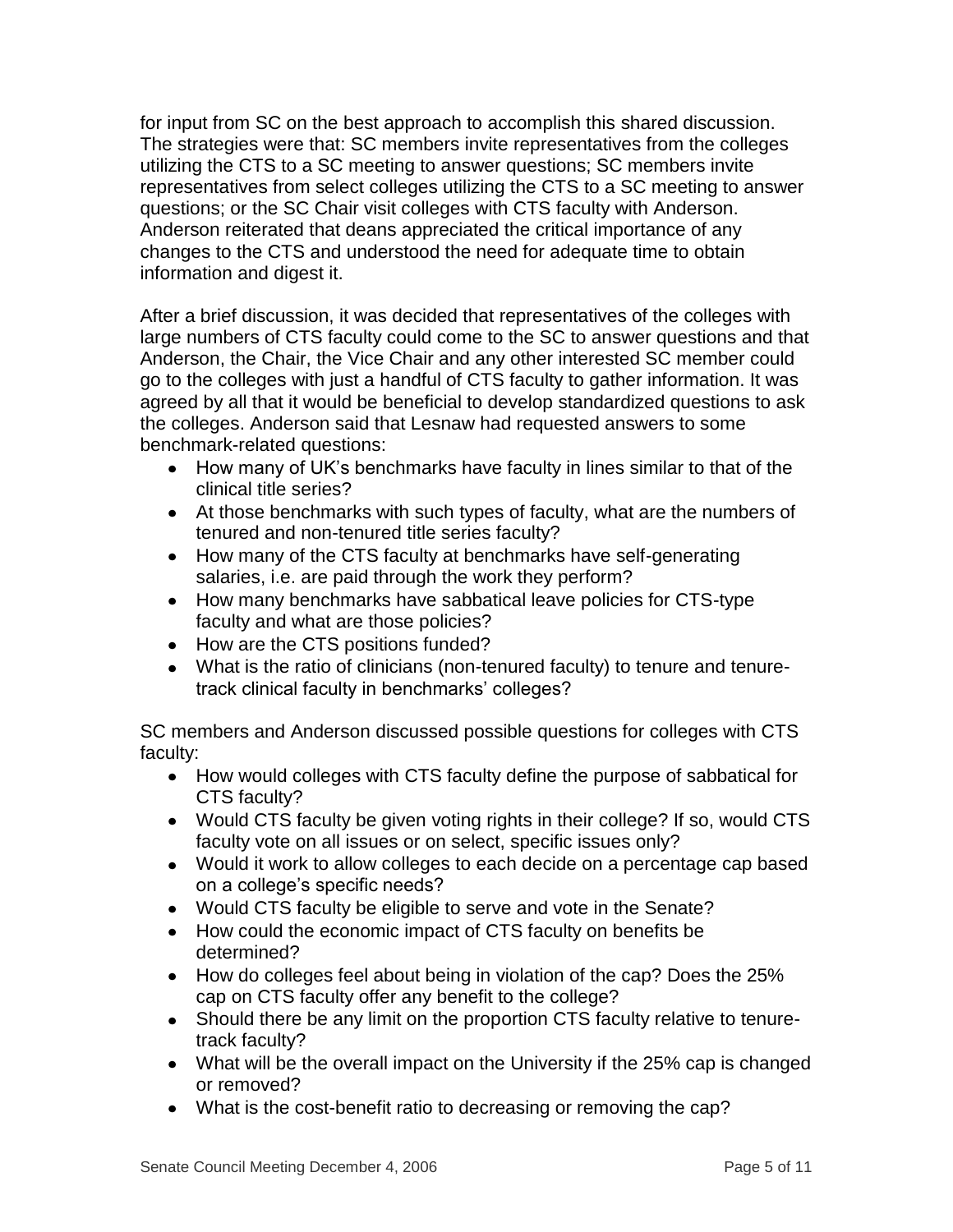- How can colleges utilizing large numbers CTS faculty become more closely integrated into the University Senate?
- How do colleges with large numbers of CTS faculty feel about the role of the college as it pertains to academic issues of the Senate?

For the meetings with the SC, it was decided to invite college deans and suggest deans bring appropriate individuals well-versed in faculty affairs.

The Chair said he and Anderson would work out a schedule and communicate it to SC members. He thanked Anderson for attending and she left.

# 3. [Policy Change: Test of ESL for International Graduate Students](http://www.uky.edu/USC/New/files/20061204/ESL%20Lang%20Req_Complete%2012-06.pdf)

The Chair invited Graduate School Dean Jeannine Blackwell to offer background information on the proposals. Guest Blackwell shared that the policies regarding entry of foreign students into the United States had changed drastically in the past few years, as had the administrative structure of UK; the proposed changes cleaned up the wording on language testing in the *Administrative Regulations* (*AR*), Graduate School Bulletin, etc. The proposed change reflected the changes in reporting lines for international TAs as well as changes in the agencies distributing mass English as a Second Language (ESL) tests and different types of tests that UK should accept.

Blackwell explained that current language in the Department of Homeland Security's required an affirmation by the university of the language ability of students who were not citizens or permanent residents. The change expanded the accepted testing system from the Test of English as a Foreign Language (TOEFL) to include that of the International English Language Testing System (IELTS), offered by the University of Cambridge. Many professionals in the second language acquisition field believed the IELTS to be a better oral interview component with better security; it was standard in European Union countries. Accepting IELTS scores would expand the number of foreign graduate students who could apply to the Graduate School. Blackwell said that there were equivalency charts for the various scores.

Blackwell said that she had been accepting the IELTS score on an ad hoc basis since becoming dean, but wanted to be able to publicize that the IELTS was accepted. The other reason for the change to the policy dealt with the drastic testing changes in the IELTS from a paper exam, to an online computer test, to an internet version.

In response to the Chair, Blackwell said that the policy would only apply to graduate students and would appear in the Graduate School Bulletin. It was asked if the policy change would require revising the *Senate Rules*. Blackwell replied that she did not know. In response to Duke, Blackwell said that the changes would not change the acceptable scores; the policy change would reflect that the IELTS would also be accepted for entry into the Graduate School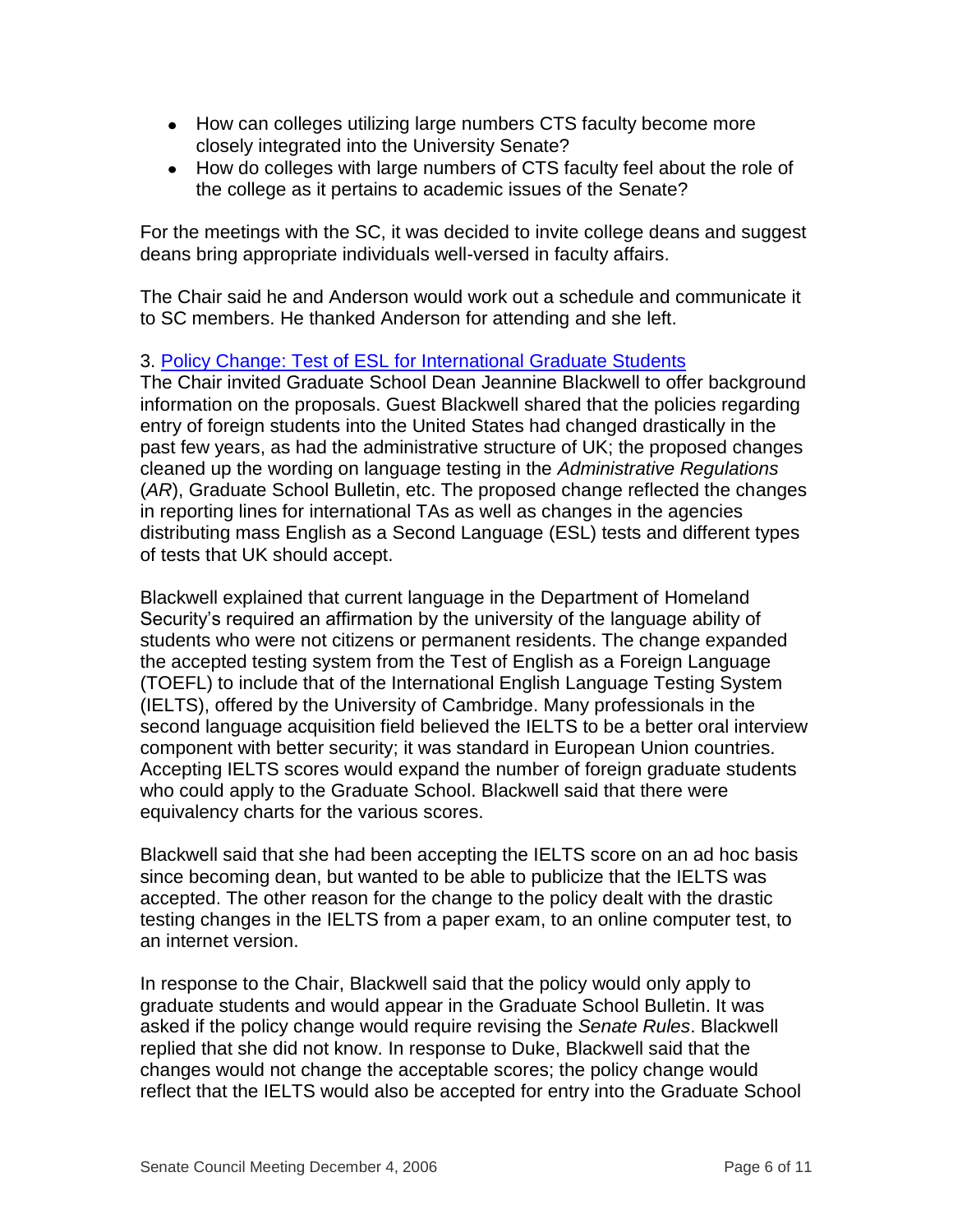and offered equivalencies for the three versions of TOEFL's (original, computerand internet-based) scores.

Lesnaw **moved** to send the change in the policy of testing of ESL for International Graduate Students to the Senate with a positive recommendation and codify it in the *Senate Rules* if necessary. After additional discussion, Lesnaw agreed to add "and make it effective for students applying for Fall 2007 admission to the Graduate School" to the motion. Baxter **seconded**. A **vote** was taken on the motion, which **passed** unanimously.

## 2. [Policy Change: Minimum Language Requirements for ITAs](http://www.uky.edu/USC/New/files/20061204/ITA%20lang%20screen_Complete%2012-06.pdf)

Blackwell explained that in 1992, the KY legislature passed a statute requiring English language proficiency testing for all instructors at state universities. The TA component was codified in the *AR* with very detailed, specific language about the training orientation and the testing of international TAs (ITAs). The changes to the policy would make it more flexible. In addition, ITAs would be required to take the test far earlier than currently required and also make the language that constitutes the language ability as required by the state more flexible.

Blackwell said that a one to two year trial basis was being proposed, during which a tape of the oral interview component of the either the IELTS or the TOEFL would be used to pre-evaluate the language level of ITAs. She said that taping the oral interview would be used as a tool to predict who would likely be a good enough speaker to go into the classroom. Currently, the language screening happened on campus the week before classes began in August. If and when an ITA did not perform well, the student's program would be contractually bound to the student, who, at the point of not meeting the minimum language requirements and not being eligible to be in the classroom, had already been admitted to the Graduate School and promised financial aid.

The proposed change would allow the Graduate School to use the oral interview score as a pre-screen for ITAs and allow those ITAs with acceptable speaking abilities to go into the classroom. The program would be asked to check on ITAs not receiving a full language screening; if the English speaking ability was questionable, the ITA could be removed from the classroom.

Blackwell said that the security for the IELTS' oral interview process was sufficient; there were new security measures in place for the TOEFL oral interviews, as well. In response to the Chair, Blackwell said that the change would be on a one-year trial basis and would begin for incoming Fall 2008 Graduate School students. With regard to the length of the trial, Blackwell stated that one year's worth of data would be sufficient. She confirmed for Lesnaw that the IELTS was a very accurate test.

In response to Michael, Blackwell said that the Graduate School would, for ITAs, propose a minimum score of 26 on the speaking component of TOEFL; propose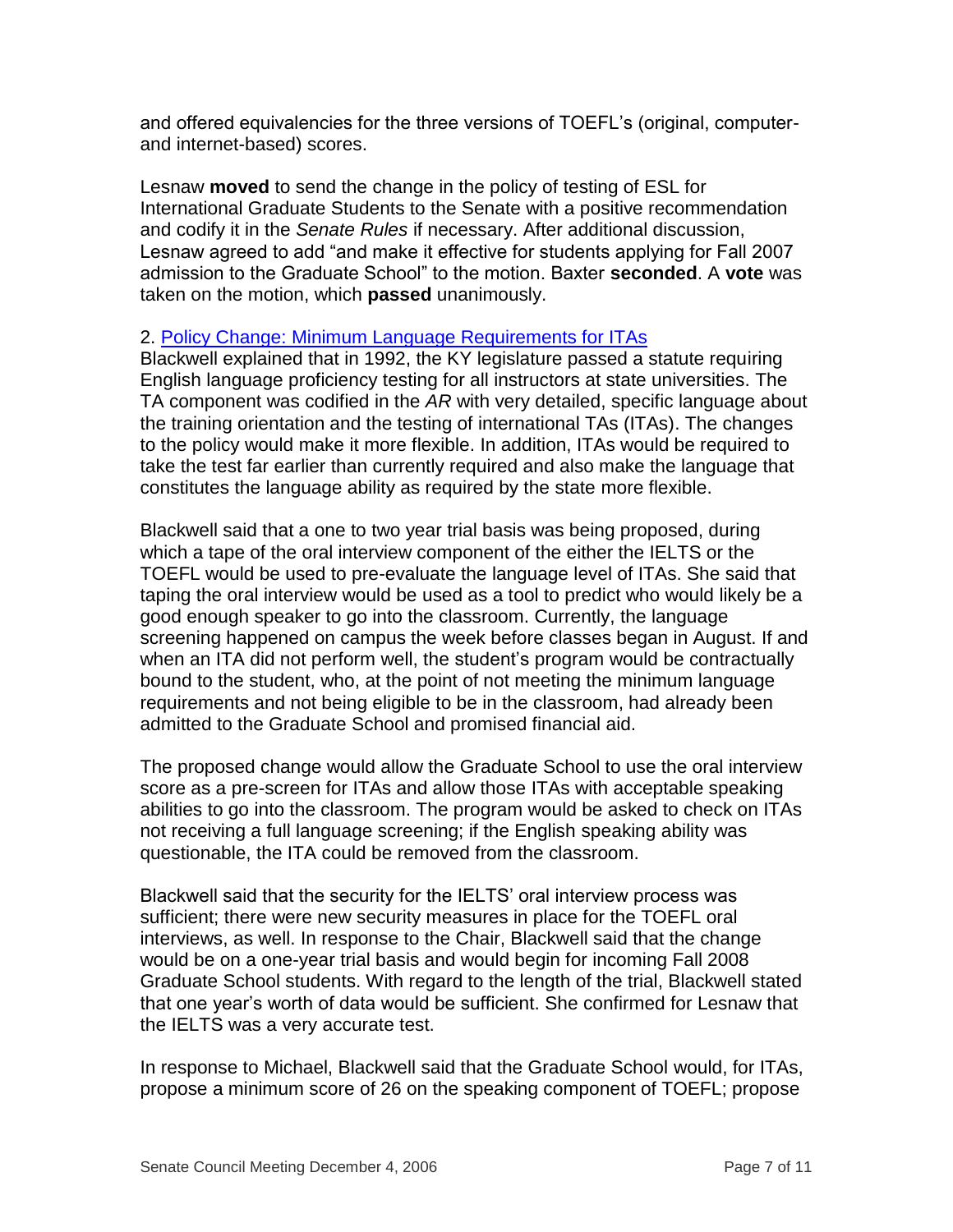a composite score of 79-80 on the four sections of the TOEFL for all international applicants; and 6.5 as the minimum IELTS composite score. Also in response to Michael, Blackwell said that the sentence on the bottom of page three of the proposal that was missing text should be completed as follows: "…English language ability of all entering students before the student visa can be granted. Thus we must require acceptable English language testing of all students before their acceptance and entry into the United States."

Randall **moved** that the minimum language requirements for ITAs policy change be forwarded to the University Senate with a positive recommendation, including preliminarily accepting the oral interview score of the TOEFL score on a one-year trial basis for ITAs, beginning with those entering in Fall 2008. After a brief discussion regarding any ramifications of beginning the trial period for those entering in Fall 2007, Randall **changed his motion** such that the period would begin in Fall 2007. Grabau **seconded**.

There was a short discussion among Liaison Greissman, Blackwell and Grabau about whether or not the *AR* should be changed. Blackwell said that the trial period was suggested by the Senate's Admissions and Academic Standards Committee, instead of immediately modifying the AR. Greissman pointed out that Senate faculty set admissions standards, which should not be specifically outlined in the *AR*; graduate admissions were also not part of the *AR*.

A **vote** was taken on the motion that the minimum language requirements for ITAs policy change be forwarded to the University Senate with a positive recommendation, including preliminarily accepting the oral interview score of the TOEFL score on a one-year trial basis for international teaching assistants, beginning with those entering the Graduate program in Fall 2007. The motion **passed** unanimously.

5. Minutes from November 20 and November 27 and Announcements The Chair explained that the November 20 minutes were finished and had been sent out, but that he was currently in the process of reviewing the minutes from November 27. There being no changes to the minutes from November 20, they were approved as distributed.

The Chair shared that the letter-number description of the rule waivers (see agenda items number eight and nine, below) was an internal office mechanism to identify the student, yet preserve anonymity.

8. Rule Waiver Request - RWA Past "Two-Year Window" (GT-12) The Chair stated that the request to waive *SR 5.1.8.5.A.2* (two-year window rule) for student GT-12 was primarily due to the death of the student's mother during the two-year window.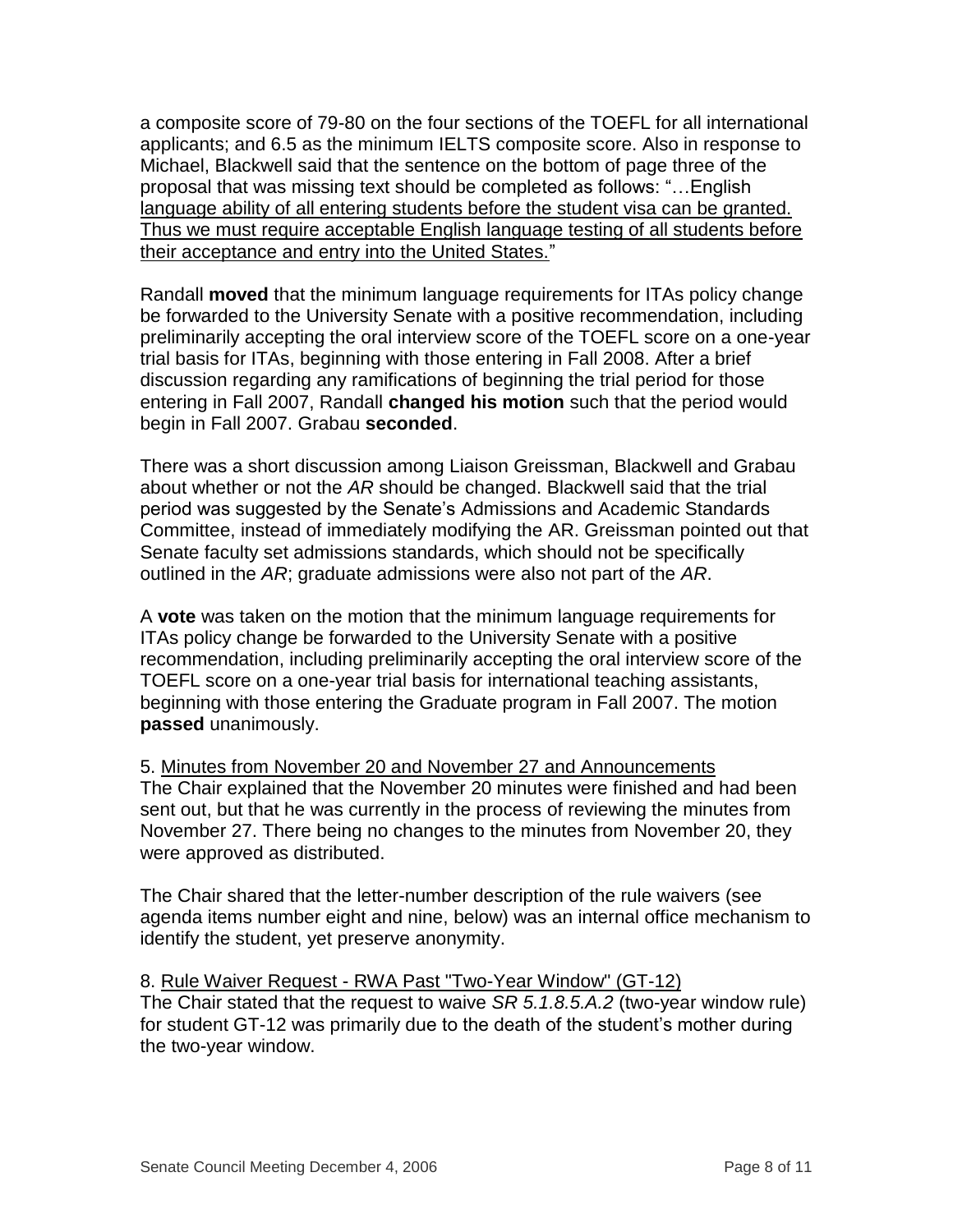Lesnaw **moved** that *Senate Rule 5.1.8.5.A.2* be waived for student GT-12 and that the rule waiver be reported to the Senate. Michael **seconded**. Michael offered a **friendly amendment** that the rule waiver was only good for 30 days. Lesnaw **accepted**. Mrs. Brothers confirmed that the reason for requesting the waiver to the two-year window was due to another "qualifying event" that occurred during the time in which the student was gathering documentation for the retroactive withdrawal request, but that the application was complete and ready to be reviewed by the Senate's Retroactive Withdrawal Application Committee (SRWAC). The Chair noted that the chair of the (SRWAC), Katherine McCormick, supported the request for a waiver.

A **vote** was taken on the motion to waive Senate Rule 5.1.8.5.A.2 for student GT-12 for thirty days and that the rule waiver be reported to the Senate. The motion **passed** unanimously.

# 9. Rule Waiver Request - RWA Past "Two-Year Window" (JR-86)

The Chair indicated that he would entertain a similar motion for student JR-86. Mrs. Brothers confirmed that the application was complete and waiting on a waiver. Lesnaw **moved** to waive Senate Rule 5.1.8.5.A.2 for student JR-86 for thirty days and that the rule waiver be reported to the Senate. Baxter **seconded**. The motion **passed** unanimously.

## 6. Posthumous Degrees

The Chair explained that he had received an inquiry into how a college could grant an undergraduate degree posthumously to a student. He went on to say that the students for which a posthumous degree had been suggested were very far from completing the requirements for graduation.

There was an extensive discussion on the issue. While SC members deeply sympathized with a family grieving a tragic and unexpected loss of a child, SC members were also cognizant of the need to uphold academic standards when granting a degree. The Chair noted that Vice President for Institutional Research, Planning and Effectiveness Connie Ray said that the Southern Association of Colleges and Schools (SACS) would look very negatively upon the Senate waiving a *SR* to allow a student not close to meeting the requirements for a degree, even in the case of tragedy; she suggested that the alternative to waiving the rule would be to change the rule, which would not upset SACS' regulations, but only as long as UK was in line with other institutions' similar policies. The Chair offered a handout from Associate Registrar Jacquie Hager with practices of some in-state universities regarding awarding posthumous degrees. The handout showed that none of the Kentucky institutions offered a posthumous degree to students who are more than one year away from graduation.

SC members offered the following suggestions to college deans working with the grieving families of deceased students who could not legitimately be granted a posthumous degree: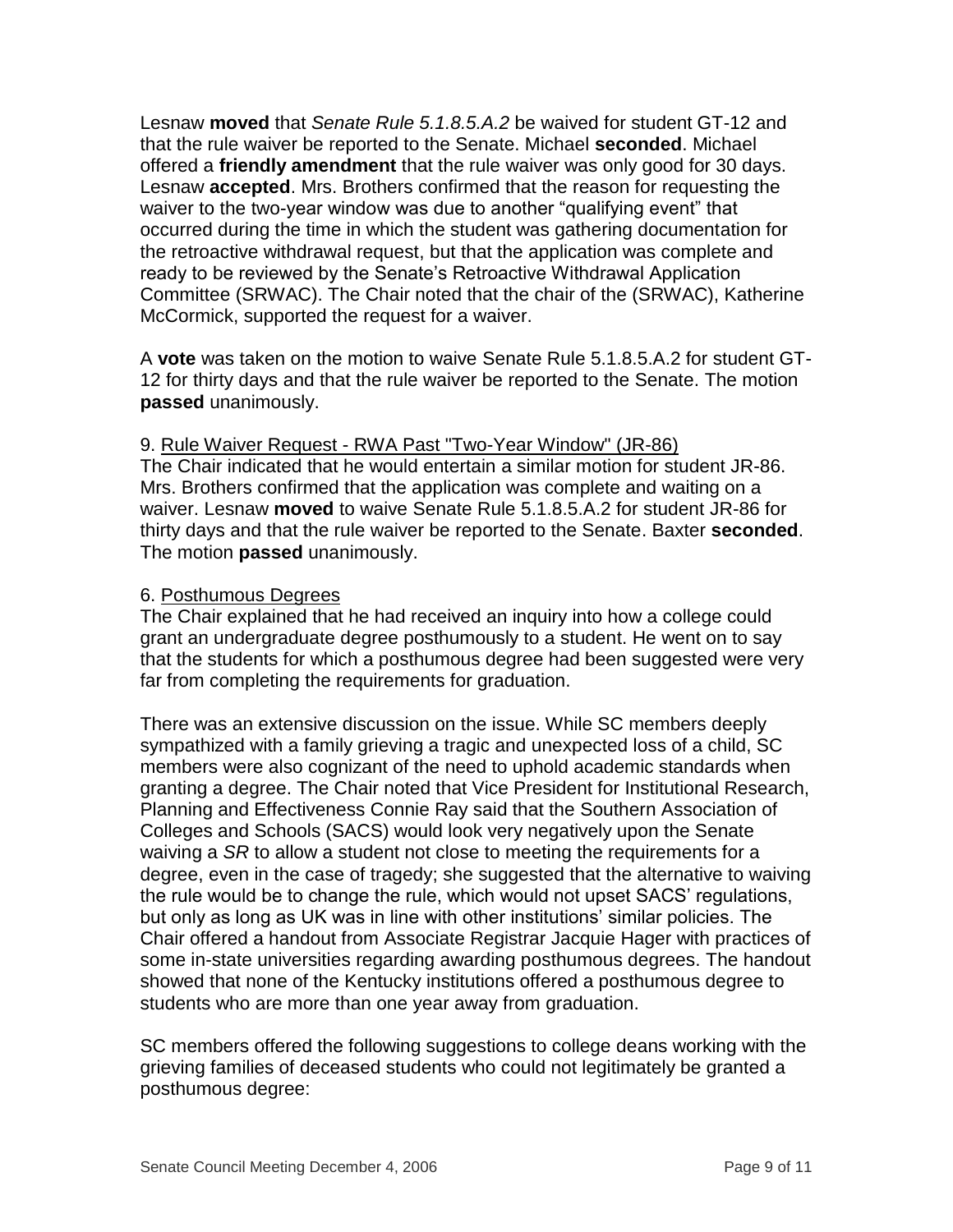- Invite the parents to march with the student's class at graduation and present them with a "paper diploma" (not an academic degree) and include the student in the class composite.
- Create a memorial to a student in his/her home college that pertains to the student's personality; for example, an Agriculture student who passed away was memorialized with a standing nature scene memorial.
- Purchase by the college of a lifelong membership in the University of Kentucky Alumni Association, in honor of the student.
- Request a memorial statement or resolution be read by the college dean at a Student Government Association meeting.

The Chair thanked SC members for their thoughtful consideration of the matter and said he would transmit the suggestions to individuals making such inquiries.

# 11. [Calendar Committee Composition](http://www.uky.edu/USC/New/files/20061204/Cal%20Cmte%20Comp.pdf)

The Chair said that Odoi had more than once requested information about the proposed changes reviewed by the ad-hoc Calendar Committee (CC); the Chair had also received queries from Kernel and Herald-Leader reporters about calendar changes.

CC Chair Yanarella explained that at the present time, the proposed changes were not tractable; until there was some sense that both the Office of the Registrar and the Office of Student Affairs believed there was a way to move past the deadlock made evident by the last calendar discussion at the May 8, 2006 SC meeting, he did not want to call a meeting of the CC. He explained that the CC had tried to move back from the grand vision of wholly changing the academic calendar to a change to each of the fall and spring semesters, to finally, at the May 8 meeting, an iteration that further lessened the scope of the proposed changes.

During the May 8 discussion, Don Witt (Registrar) and Pat Terrell's office (Student Affairs) raised significant problems that would occur for them if the proposed changes were enacted. Yanarella said that the only available options would be to ignore those individuals' input or to step back and try to continue to work for a revised proposal that would still have the support of the CC and the students. He said he was continuing to work with Witt and Terrell and would reconvene the CC when there was some way to move forward.

The Chair asked about the current composition of the CC. Yanarella replied that the committee needed a student member to replace Monica Hobson. The Chair opined that Odoi might be willing to serve in that capacity, given his interest in the matter.

In response to the Chair's statement that it was becoming problematic to field calls on the issue and not be able to offer answers to questions from reporters and students, Yanarella suggested it would be appropriate for the SC to request